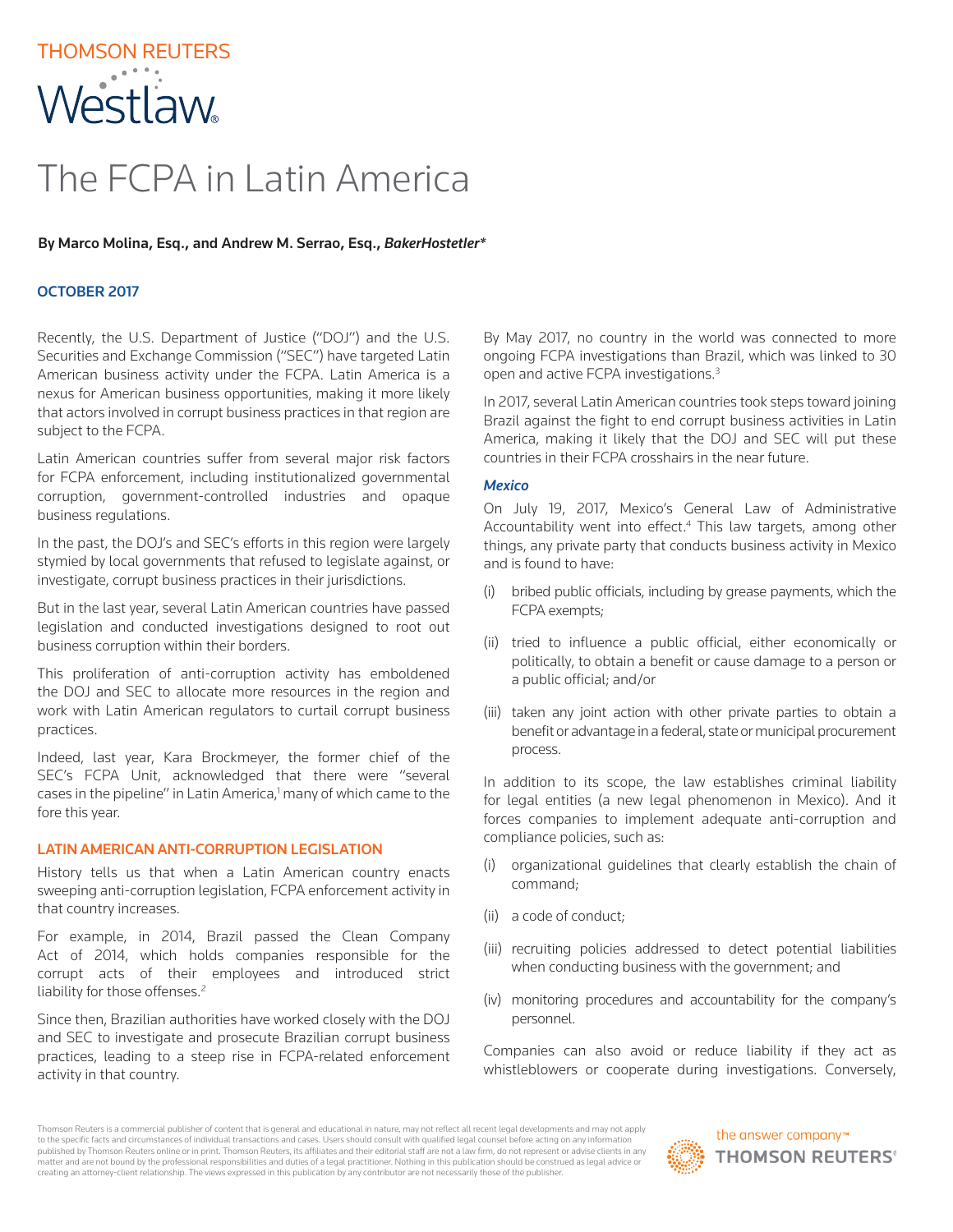sanctions may increase if the company was aware of corruption but failed to report it to the relevant authorities.

#### *Peru*

On July 1, 2017, Peru's Law Regulating Administrative Liability of Legal Entities for the Commission of Active Transnational Bribery went into effect.<sup>5</sup> Similar to Mexico's anti-corruption reform, this law promises to hold companies liable for bribing government officials.

But unlike the Mexican law, Peru's law targets only companies that bribe foreign government officials or officials belonging to an "international organization."

While this law does not have a cross-border application, it applies either when the foreign government officials are located within Peru or when the bribe is intended to obtain or keep business in Peru.

Penalties under the law include temporary or permanent suspensions or bans, cancellation of licenses, and the dissolution of the legal entity in question.

#### *Argentina*

This year, the Argentinian government considered a bill that penalizes legal entities that have engaged in corrupt business practices. Among other things, this bill would accelerate the existing investigations of corruption offenses and increase the punishments for such activities.

Like Peru's anti-corruption law, Argentina's proposed law would target only bribes to foreign government officials or officials who belong to international organizations. The Argentinian government could pass the bill in the coming months.

#### LATIN AMERICAN FCPA ENFORCEMENT ACTIVITY

The frequency of FCPA-related investigations and enforcement actions in Latin America continues to rise. In 2016, Latin American countries scored an average of 37 out of 100 on the Corruption Perceptions Index.

Our closest Latin American neighbor, Mexico, scored among the lowest in the region with a 30, and was ranked among the lowest worldwide.

The DOJ and SEC and their international counterparts continued their focus on Latin American corruption in the first half of 2017.

#### *Mexico*

Since 2012, U.S. authorities have been investigating Wal-Mart Stores Inc. for allegedly bribing Mexican government officials to facilitate the opening of Mexican store locations.

In October 2016, U.S. authorities offered Wal-Mart a \$600 million settlement, which Wal-Mart declined.<sup>6</sup> In May 2017, U.S. authorities offered Wal-Mart a \$300 million settlement. Wal-Mart has not officially declined or accepted the offer.<sup>7</sup>

# *Peru*

On July 13, 2017, former president of Peru Ollanta Humala and his wife, Nadine Heredia, surrendered in court in Lima in connection with an investigation of money laundering and conspiracy.

Humala surrendered after a judge ordered Humala and his wife detained for up to 18 months while the investigation continues.

Peruvian prosecutors accused the couple of taking \$3 million in illegal campaign funds from Brazilian construction conglomerate Odebrecht S.A. during Peru's 2011 presidential election, and an undisclosed amount from deceased Venezuelan president Hugo Chávez in 2006.<sup>8</sup>

In December 2016, Odebrecht, along with Brazilian petrochemical company Braskem S.A., pleaded guilty to conspiracy to violate the anti-bribery provisions of the FCPA and agreed to a criminal penalty of at least \$3.5 billion, the largest foreign bribery resolution in history.9

# *Brazil*

On July 12, 2017, former president of Brazil Luiz Inácio Lula da Silva ("Lula") was convicted of corruption and money laundering and sentenced to nearly 10 years in prison.

The Brazilian court's written decision described a scheme in which Brazil's state-owned, national oil company Petroleo Brasileiro S.A. ("Petrobras") awarded contracts to construction firms that funneled money to Lula's allies.

Lula's conviction is a result of a Brazilian federal investigation of Petrobras known as "Operation Car Wash," and the corruption scandal is the largest in Brazil's history.10

The DOJ and SEC have been working with their Brazilian counterparts in connection with the investigation to suss out any FCPA liability.

# *Chile*

On January 13, 2017, the SEC announced that Sociedad Quimica y Minera de Chile S.A. ("SQM"), a chemical and mining company based in Chile, agreed to pay more than \$30 million to settle civil and criminal FCPA cases.

The SEC alleged that SQM made approximately \$15 million in improper payments to Chilean political figures over a seven-year period.

SQM admitted to knowingly failing to implement sufficient internal controls to ensure that payments made by its officers would comply with Chilean law, and also to falsifying its books and records to cover up payments made to cronies of politicians.

Approximately half of SQM's settlement payment is meant to settle the SEC's charges, while the other half is in connection with a deferred prosecution agreement with the DOJ.<sup>11</sup>